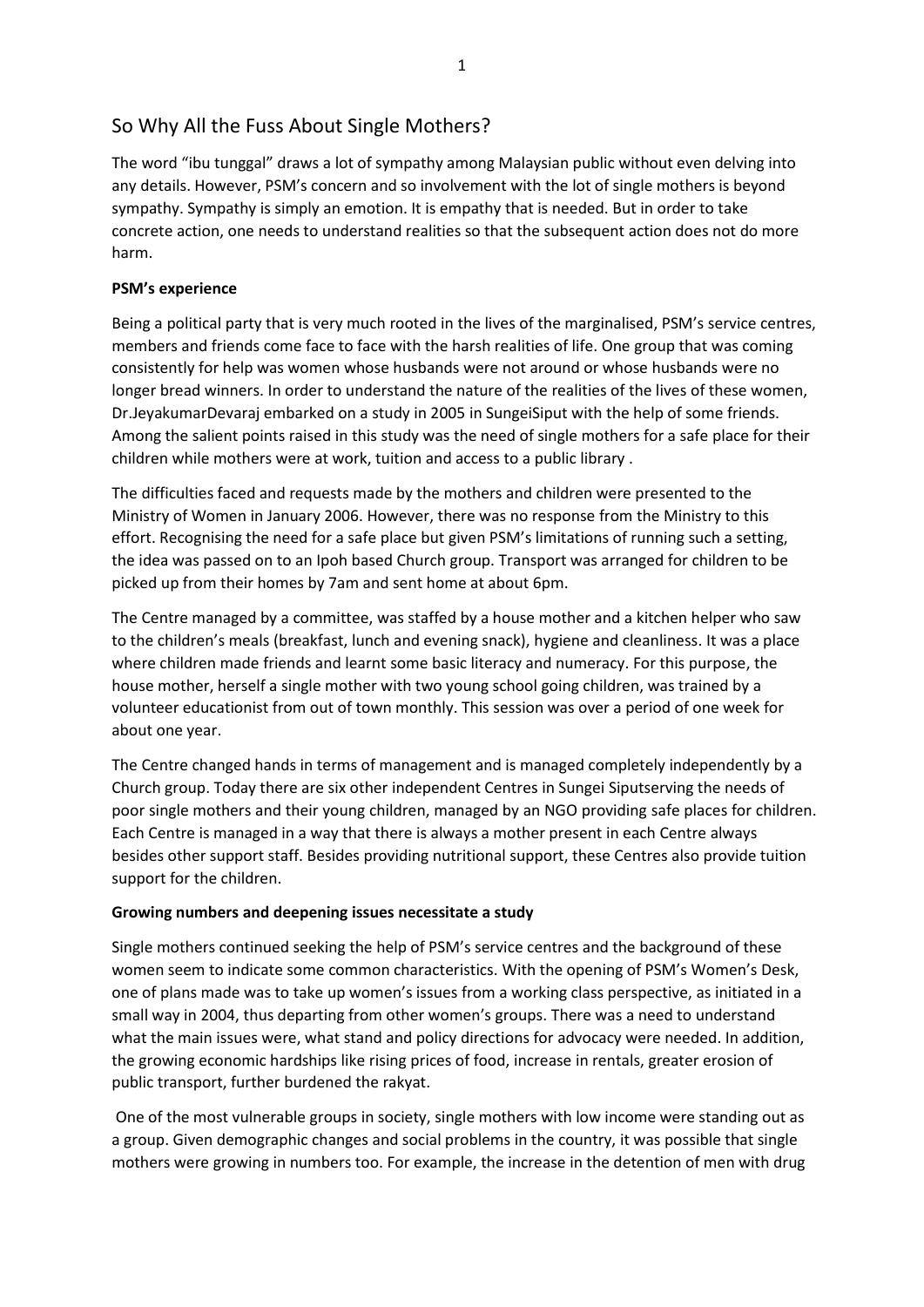-related offences, increase in the number of adult male prisoners, death of the main bread winner due to sickness, accidents, were potential cause factors. As PSM was already responding to the needs of single mothers and their families by directing them to the welfare department, the underlying problem of meagre incomes and the attendant inability to meet basic needs, including children's schooling expenses, it was logical then to do an in-depth study at the national level. Such a study would reveal underlying causes thus enabling corrective relevant measures to be proposed to the government for action.

So the Women's Desk liaised with all PSM branches throughout Peninsular Malaysia to contact about five low income single mothers with young school going children. The focus of the study was to investigate the profile of the single mothers, the nature of their difficulties. Specific questions were framed as a guideline to interview these single mothers. As a key focus area was on economic realities these questions related to education levels of the mothers, income earned and donations received, financial support received and their respective sources, food and drink patterns for children under twelve, accommodation issues, expenses related to schooling. One section was left open ended for any other problems faced.

The process of participation of members and the women was a priority so that the study was reliable in spite of limitations of funds and other resources faced. Single mothers interviewed were from both urban, semi urban and rural areas. The process of doing a pre-test and then fine tuning, interviewing and analysis of the interviews took about nine months.

### **The results of the study**

Once analysed, the results matched with experience on the ground. The following points are its main findings:

- $\circ$  The majority of single mothers were between 26 to 31 years old, the majority with no education or primary school drop-outs and 90% with incomes below RM900 and doing jobs in the informal sector
- $\circ$  Children below six were left in the care of older siblings or aged relatives while mothers were at work
- $\circ$  Accommodation was a major problem as rentals were high (RM300) forcing some single mothers to leave their children with different relatives, some constantly shifting houses due to inability to clear rental debts
- $\circ$  None of the children below three in the study were provided with milk purchased with income earned; however, the milk provided was donated. Most children below 12, drank plain tea or coffee. Those who drank milo were from families which received assistance. Children whose mothers owned motorbikes (as an indicator of wealth), also drank plain tea/coffee
- o In terms of access to nutrition, children below 12 were served with chicken either once a month or four times a month, cheap variety of fish once or four times a month too. For those who had vegetables, it was limited to one serving a day cooked with vegetables purchased at RM2.00(one bundle) for the whole family. There was one mother who could not purchase any vegetables and could only provide rice with rasam, papadam(a lentil based wafer). Many women cooked once in two days to save on gas and cost. Fruit was hardly provided. Some did purchase fruit once a week. This was limited to about 3 or four pieces of bananas used as offering for deities, then served to children.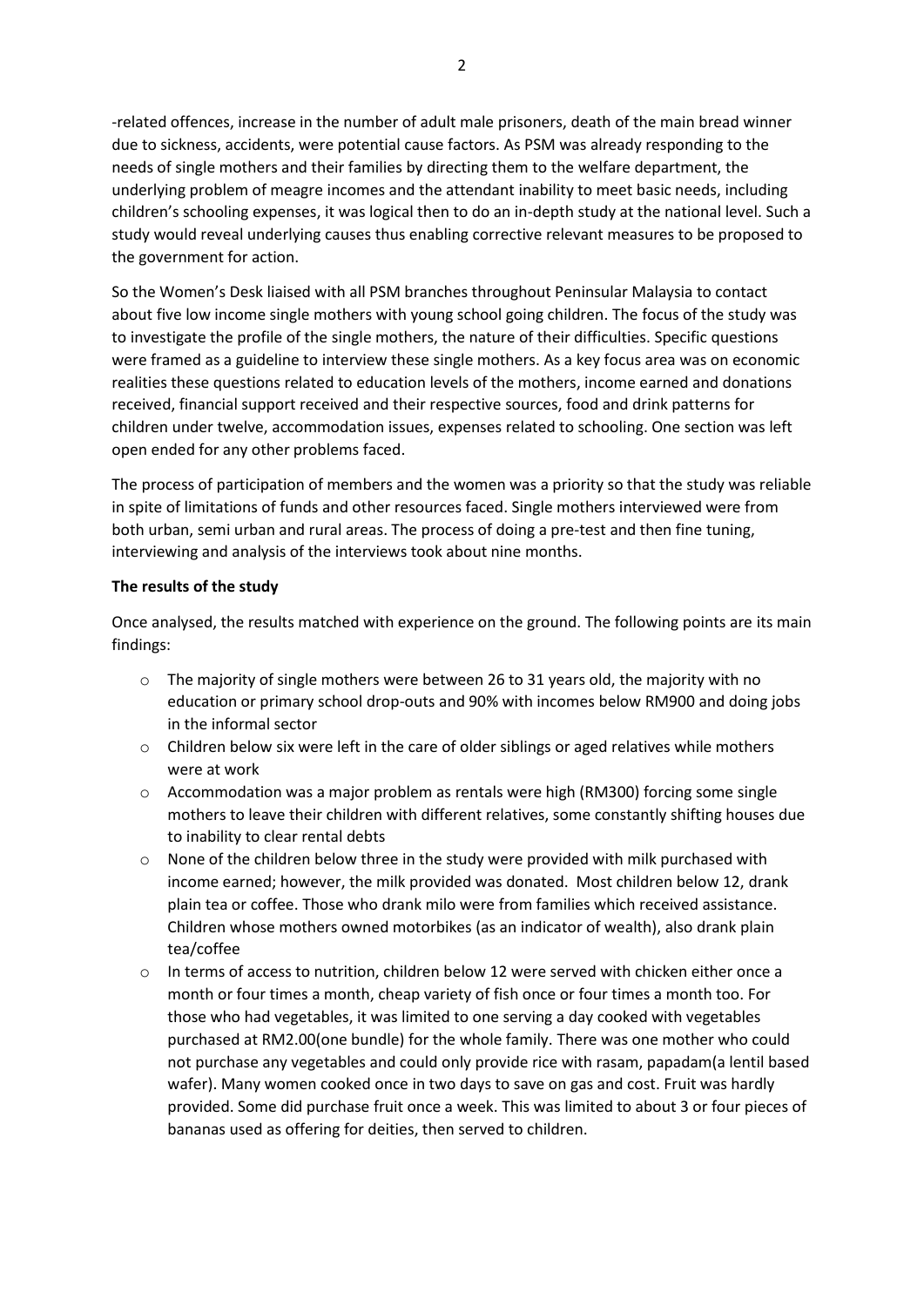- o School expenses were a burden; these included transport cost (about RM50 to RM70 per child), uniforms, shoes, food at school. The mothers wanted tuition for the children but this was unaffordable
- o Health of mothers was a problem

Our study resonated with that of The State of Households study by Khazanah Research Institute (November 2014). The Khazanah Study shows that lower income households spend a higher proportion of income on food, housing and utilities and that this group would be disproportionately affected by rising food and utilities prices (see Chart 13 pg 18 and Table 4 pg 19).

## **Consulting a broader society**

Although PSM initiated the single mothers study, it was necessary to consult with groups engaged with single mothers on the ground in order to validate the results of PSM's study and experience.Such a consultation, it was hoped, will help provide a peek into the scale of the problems faced by single mothers. This work with one of Malaysia's most vulnerable groups was all the more necessary given the wealth of the nation but with growing income inequality. In addition, as a "caring society" it was necessary to work to improve the welfare of poor women and their families in order to break the vicious cycle of poverty and its attendant social ills.

Invitations were sent out to several NGOs, Church groups and Women's groups to reflect also some degree of Malaysia's ethnicity. In total, representatives from eight other groups came together to discuss the PSM study over several meetings, and in consultation with their respective groups. A coalition called Jaringan Rakan Ibu Tunggal was formed. The representatives unanimously supported the findings and made some additions.

Together, the group worked on a memorandum expressing difficulties faced by single mothers and proposed recommendations for consideration by the Ministry of Women, Family and Community Development (MWFCD) cognisant of the fact that there were 830,00 households headed by women in 2010. It was also noted that this figure would certainly have risen in the five years since its report. Assuming 40% of households headed by women to be below RM1500, it was necessary for the government to step in to take appropriate measures to reach out to the single mother families.

This Memorandum was presented to the Honourable Minister's representative at Putra Jaya on 25 February 2015.

The memorandum focused on the low income issue and its impact on housing, food and housing, besides the problems of education, transport and psychological related issues.

### Problems:

1. Low and unstable income: 90% of mothers earned less than RM1000, an income that did not allow them to meet basic needs of housing, food, transport and schooling for their children. Food which was served was not nutritious nor balanced.

2. Housing: rentals swallowed a big portion of their income. Those who purchased homes, ended up having their homes auctioned given their inability to meet loan commitments. A large number of mothers too resided with relatives.

3. Child Care: Child care was difficult to access when mothers had to go to work. Children were generally left on their own, with no lunch served for them and no help for school- work. Such a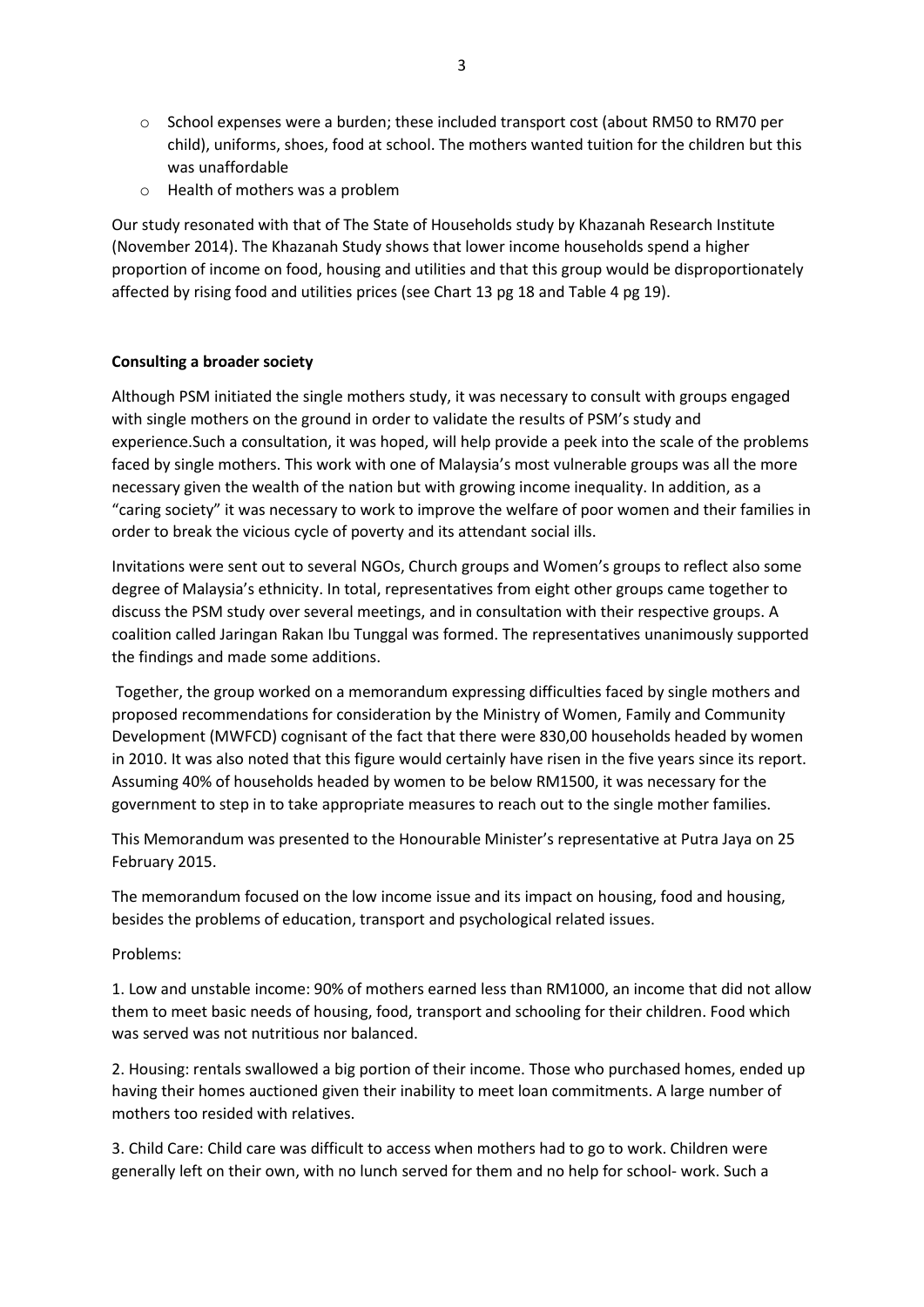situation gives no promise of a future for the children and thus the cycle of poverty continues to the next generation.

4. Transport: Transport costs eats up another big portion of meagre incomes. With visits to hospital, school and work place and the lack lack of public transport in many places, their burden increases further. They sometimes have to resort to taxis in some places.

5. Health of single mothers: their health, i.e. socio-emotional, physical, spiritual and emotional health is compromised, thus affecting the health of single mothers.

6. Welfare aid: The help provided by JKM is insufficient (maximum of RM450).

Recommendations proposed hinged on the "bigger picture", that of getting a national data base to identify poor single mothers and addressing root causes. These are:

1. The need for a national data base in order for MWFCD to implement and monitor an effective programme. An in depth study and so a special programme for single mothers needs to be put in place.

2. Voucher system for single mothers earning less than RM1500 and with children below 18 years of age, for food, transport, rental, child care (under 10 years) and quality community based preschool, as well as vouchers for shoes and school uniforms.

3. Transport passes (like those issued for students)

4. Subsidies for purchasing low cost housing at controlled prices

5. Welfare department related recommendations: ground visits by counsellors, review the effective ness of drug rehabilitation programmes at detention centres, reaching out to all families of male prisoners (i.e. those with school going children)

6. Skills training programme and financial support for business initiatives

7. Insurance scheme for single mothers

### **Response from the Honourable Deputy Minister**

The Jaringan was given an opportunity to have a dialogue with the Honourable Deputy Minister of MWFCD, YB Chew Mei Fun on July 14<sup>th</sup> 2015 to discuss the issues presented in the memorandum.

YB Chew referred to current programmes implemented by the Ministry as a response to the recommendations contained in the memorandum. These included help for the support of single mothers,.i.e.RM100 per child and not for the single mothers, she reiterated.

The Jaringan argued that RM760 as a qualifying income for assistance was an unrealistic figure, given that the estimated average monthly household expenditure, according to the  $11<sup>th</sup>$  Malaysian Plan Strategy Paper ll was identified as RM2015.

It further argued that the maximum RM450 provided by JKM went for school transport payment thus leaving food and nutrition issues unresolved.

The Deputy Minister could only refer to the milk programme implemented by the Ministry of Education as a solution to overcome nutritional deficiency. The Jaringan revealed cases of children below three years old consuming plain tea and coffee in the midst of an affluent country like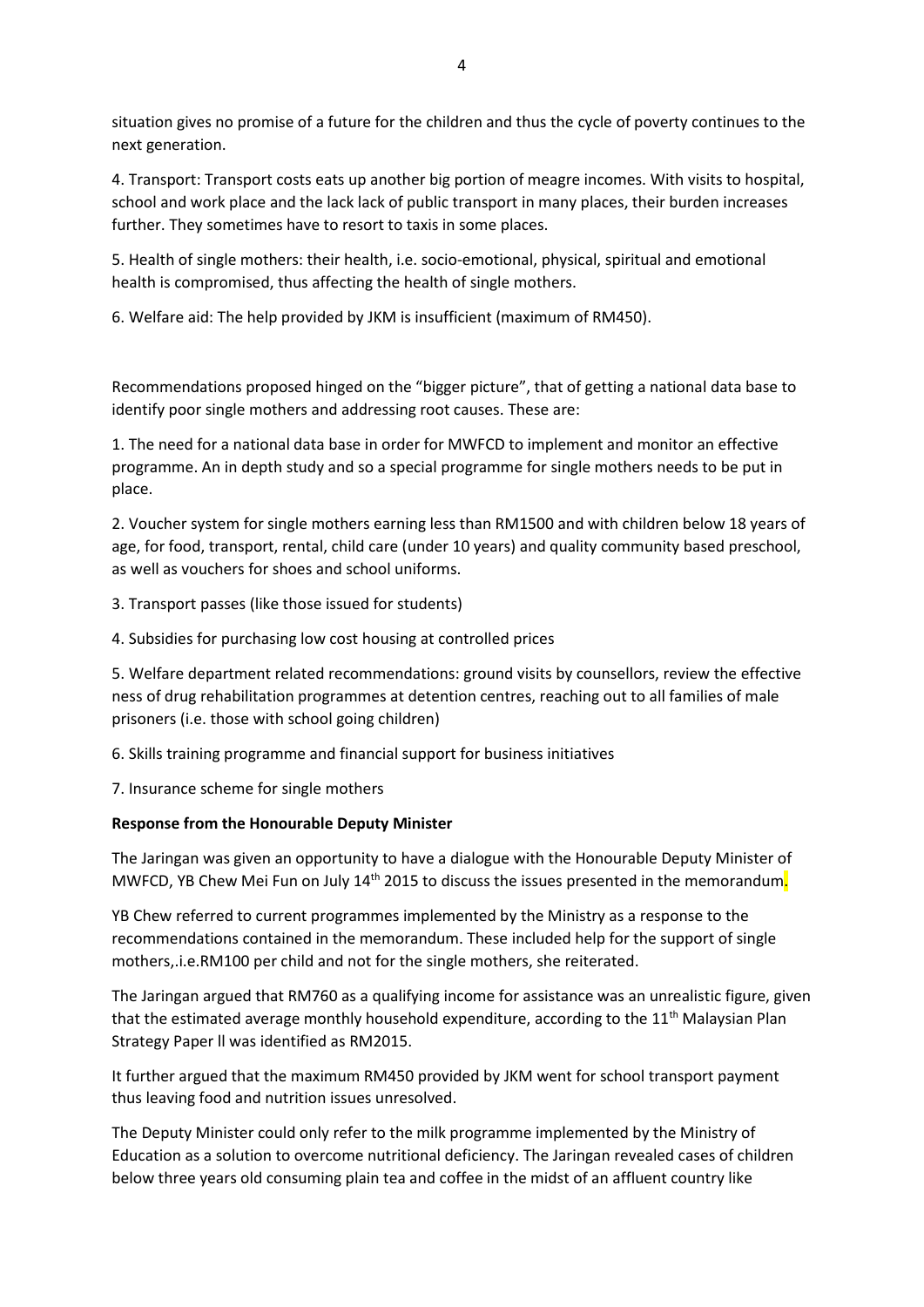Malaysia. While the Jaringan supports breast feeding, poor single mothers have limited access to nutritious food, making it difficult for them to do their best for their children.

## Defining single mothers

The Jaringan also raised a point of the need to improve the Ministry's definition of single mothers. Its current definition " seorang ibu tungal yang telah ceraikan hidup/mati masih tanggunganak/Ketua keluarga yang tanggung suami yang sakit serta tanggung anak-anak/ wanita yang ambil anak angkat" was too narrow. The Jaringan said that the status of single mothers needs to include women still married but deserted by their husbands, husbands in rehab centres, prisons and alcoholics. These categories of women too need assistance desperately.

## Statistics on single mothers

Once more, the Jaringan recommended the Ministry to conduct an in depth study of single mothers and submitted several questions on statistics related to single mothers in the work force as well as unemployment among them. These questions included data on educational status ( no formal education, primary school education, secondary education and tertiary education); percentage in the working age category, percentage in the labour force, unemployment rate among single mothers, main occupational categories.

## Child Care Centres

In response to a single recommendation of the seven, YB Chew said that teh Ministry was working very hard on TASKA given very high costs of child care. The government, she said, was giving RM250 subsidy to government servants. The neighbourhood of Putra jaya alone needed 500 child care centres. The Jaringan expressed strongly that Child Care Centres provided by the government must be set up in low income areas as a matter of priority.

### Holistic Measures

The Jaringan expressed that the Ministry needs to go beyond social work and work hand in hand with NGOs at the grass root level in order to address problems of single mothers. Financial help extended by the government is not only small but also diminishing in value. A "bits and pieces" approach is not sustainable in order to bring poor single mothers and their families out of the vicious cycle of poverty. Holistic measures are needed to address the structural causes of poverty along with the potential role of the Ministry as the "lead agency"

The Jaringan as a voice of single mothers once again expressed he need for teh Ministry to acknowledge and address the problems of single mothers and their children as an urgent national issue.

### Single Mothers speak up at Kajang on  $23<sup>rd</sup>$  August

As there was nothing concrete from the government to the memorandum, so a group of single mothers came together on 23<sup>rd</sup> August 2016 calling attention to their problems and needing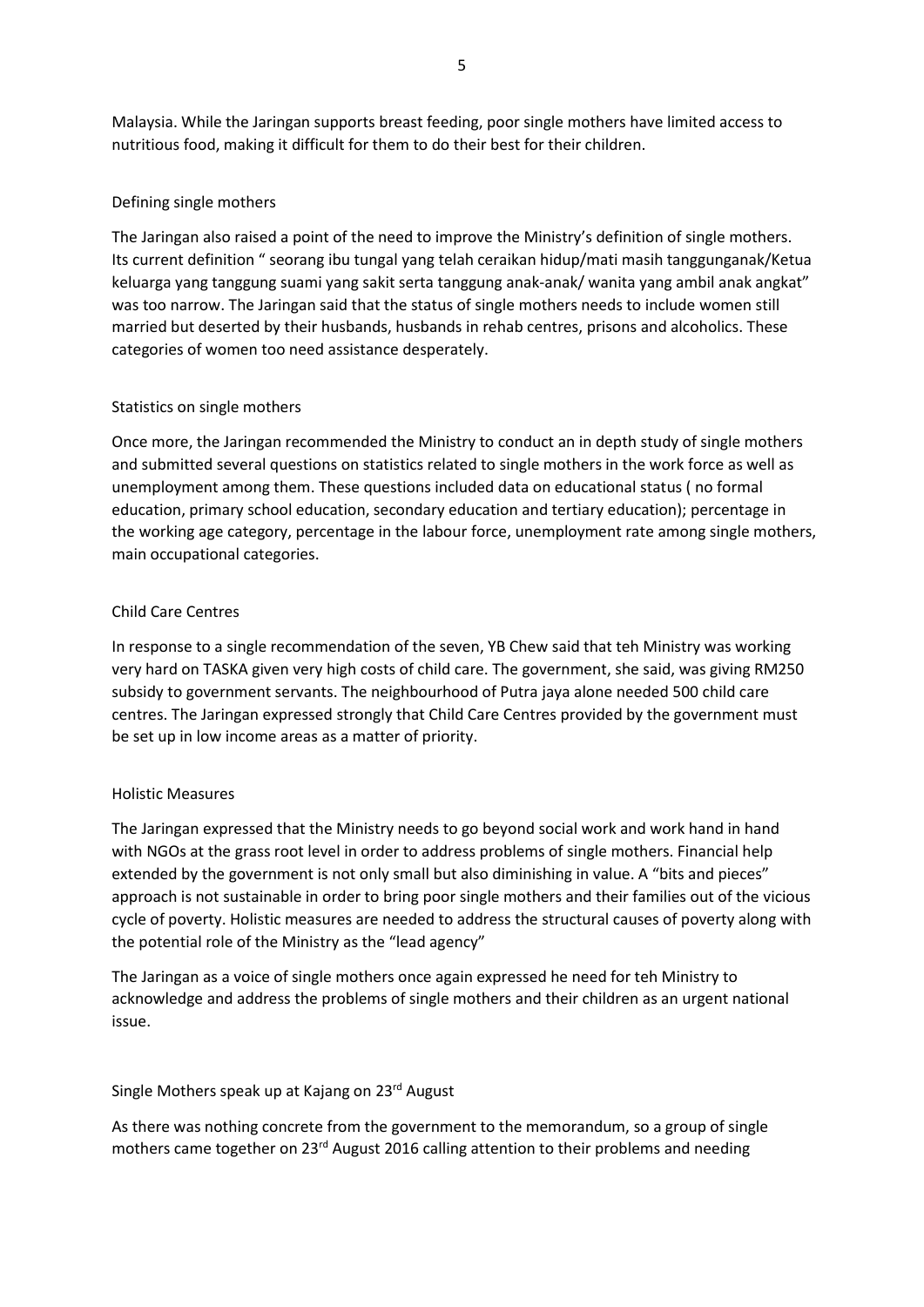government response to the problems of a wider group of single mothers through a press conference.

## **Special Action Plan for Single Mothers**

The Prime Minister announced a Special Action Plan for Single Mothers on August 23rd 2015. Again this plan did not reflect programmes to benefit all poor single mothers but only for selective mothers. There was nothing of the recommendations made by the Jaringan in February 2015 in the Special Action Plan for Single Mothers. There was no reference to a national data base which would have been essential to ensure there was a safety net for every vulnerable single mother and family.

## **Ministry Responds to the Memorandum**

Almost one year later, MWFCD responded to the Jaringan's memorandum on February  $3^{rd}$ 2015. While the Ministry generally responded positively to some of the recommendations, the Jaringan felt that the Ministry could do more and called for a press conference on International Women's Day, reiterating the issues raised and focusing on the need to increase the Poverty Line Income(PLI) to include more single mothers.

RM720, as justified by the Ministry was certainly an unacceptable PLI. The Ministry's response was criteria for selection for aid was means tested and that the RM720 was sufficient to fulfil food and non-food items to ensure that members of the household will remain healthy, actively function in society. It further stated that the PLI was based on WHO's balanced food concept and took into consideration household demographic characteristics such as size, composition, age, weight and gender.

The Jaringan instead proposed a more reasonable figure of at least RM1000 reflecting current cost of living. The Jaringan held on to other recommendations of February 2015 which included government funded day care centres and quality community based preschools, besides food vouchers, transport support, subsidised housing and counselling services. This Press Statement was endorsed by organisations. The Jaringan's response to the Ministry's reply to the Memorandum was submitted on May 16 2016 to the Minister, the Deputy Minister, the Director General of the Department of Women's Development.

In addition, the advocacy for the challenges faced by single mothers and families was brought to another level by meeting with the Women's Parliamentary Caucus on May 25<sup>th</sup> 2016. A group of single mothers together with some representatives from the Jaringan voiced problems faced and asked the women MPs to lobby for a budget double the present amount. Present were the Chairperson YB Datuk Azalina and about six other Members of Parliament. This meeting was arranged through the help of YB Kasturi Patto. It was a short meeting and the group requested for a meeting with the full Women's Caucus at the next Parliamentary sitting. In the meantime, Jaringan members would continue the work with the single mothers.

### Conclusion

Any initiative cannot be taken in silo. More civil society groups must come forward in the push to change policy in favour of the poor. If the government's PLI remains at RM1000, then assistance must be forthcoming from government to shoulder the burdens of vulnerable single mothers and their families. The very comprehensive proposals put forth by the Jaringan like vouchers, Child Care Centres within walking distance in every poor neighbourhood, subsidised housing for the poor, the availability of counselling services in poor neighbourhoods are all very sound recommendations. Society stands to gain from such care of the poor. Making a fuss on behalf and with poor single